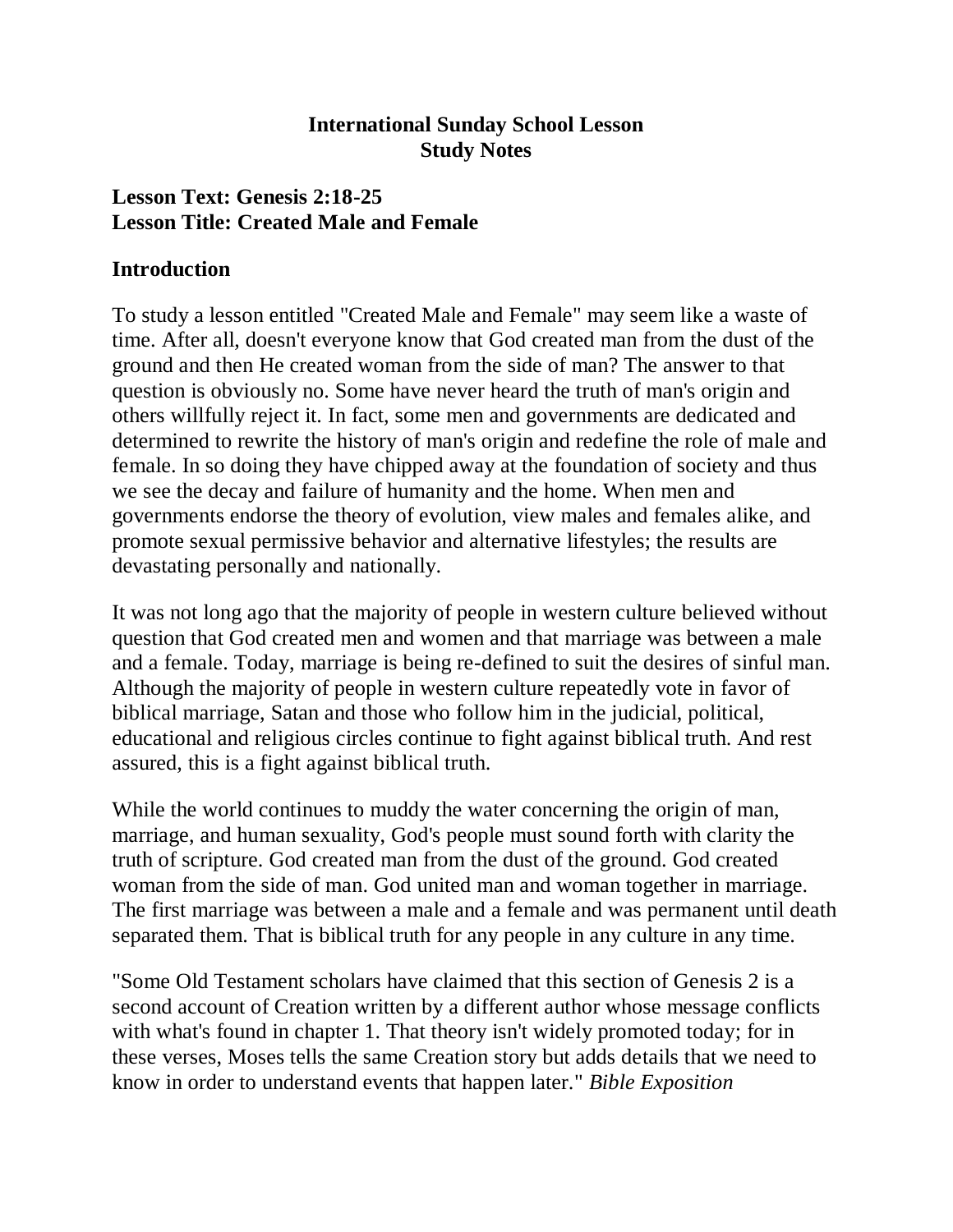## *Commentary (BE Series) - Old Testament - The Bible Exposition Commentary – Pentateuch.*

Our lesson text today deals with God's creative activity on the sixth day of creation According to Genesis 1:24-31, this is the day God created land, animals, and Adam and Eve. As we approach our lesson text which focuses on God's creation of Eve to be Adam's helpmeet, God has already placed Adam in the Garden of Eden *"...to dress it and to keep it"* (Genesis 2:15).

## **The Maker of Man and Woman (Genesis 2:18-22)**

## Verse 18

"And the LORD God said, It is not good that the man should be alone; I will make him an help meet for him."

"And the LORD God said" is God speaking on the sixth day of creation and Adam is in the Garden of Eden. After all of God's creative work the one thing that is "not good" is "that the man should be alone." This is the first time the words "not good" are found in the Bible and in the Creation story. The fact that this "is not good" doesn't mean that there was something evil or something bad because that is not what God meant. It means that something was not yet complete. There was something missing and that something was "an help meet."

God saw that Adam had a need. Adam would have never known he need a woman had not God declared it to be so. Knowing that Adam needed something to be complete God said, "I will make him an help meet for him." "Meet" means "appropriate," and "a perfect fit." When God made woman to be "an help meet" for Adam, it meant Adam now had the capability to reproduce and rule as God intended. At this point in God's creative work, all reproducing creation was both male and female. Only man alone did not yet have that compliment (1 Corinthians 11:8-11).

## Verse 19-20

"And out of the ground the LORD God formed every beast of the field, and every fowl of the air; and brought them unto Adam to see what he would call them: and whatsoever Adam called every living creature, that was the name thereof. And Adam gave names to all cattle, and to the fowl of the air, and to every beast of the field; but for Adam there was not found an help meet for him."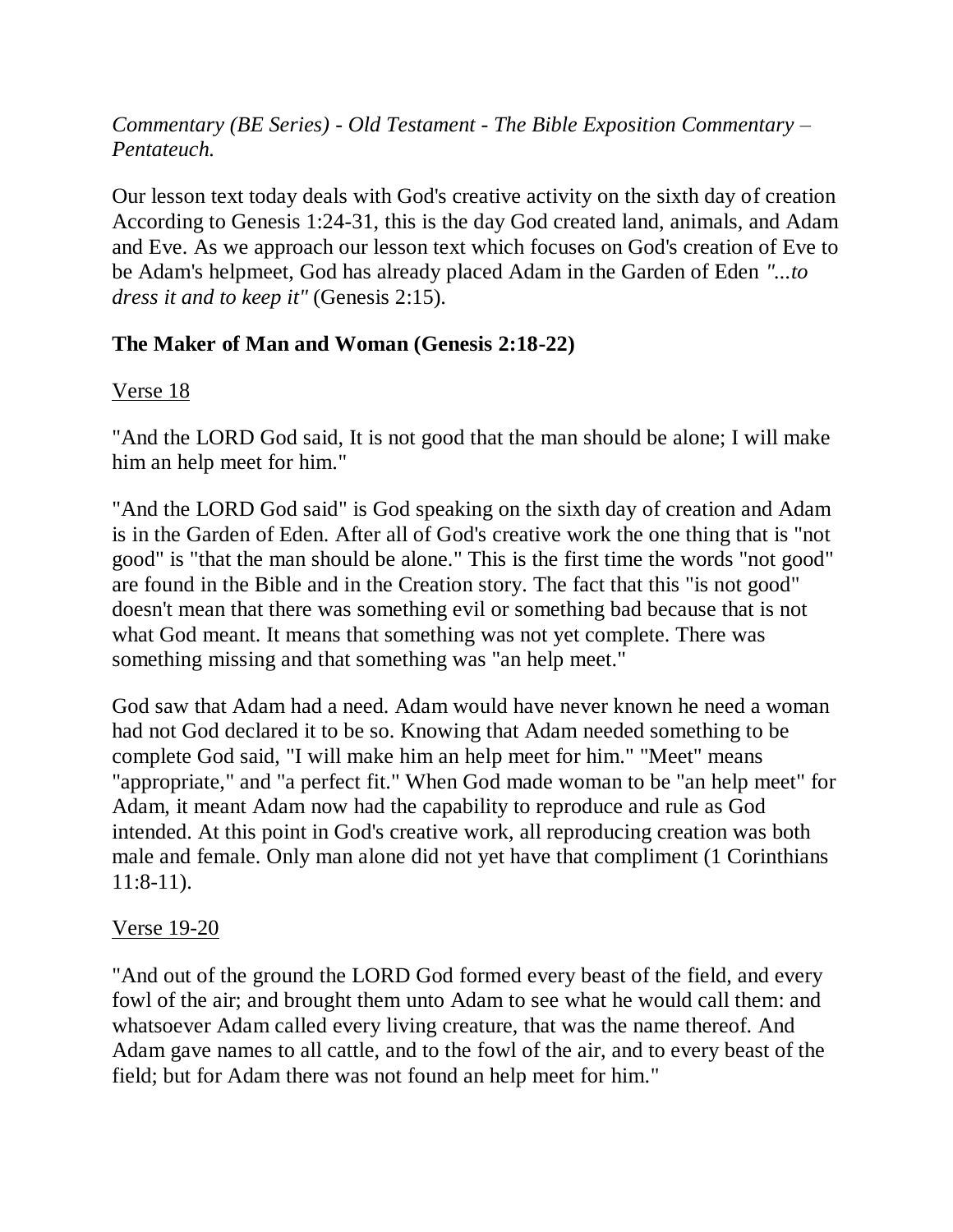The words "out of the ground the LORD God formed every beast of the field" reflects what has already occurred on the sixth day of creation (see Genesis 1:24, 25). While the waters are said to have brought forth the various sea creatures and birds on the fifth day (Genesis 1:20), all creatures are made from the ground or dust as noted in Psalm 104:29 (see last week's lesson). Man himself also has been formed "of the dust of the ground" by the Lord God (Genesis 2:7). *Standard Lesson Commentary 2013-2014 (KJV).* It is also impossible to believe in evolution if you believe the words, "out of the ground the LORD God formed every beast of the field, and every fowl of the air." "Formed" means "fashioned with a predetermined plan." No frogs turning to monkeys here!

The name "Adam" appears for the first time in the Bible here in this verse. God "brought" all the animals He had created before Adam to be named by Adam. "Adam" was far more intelligent than any of us can imagine. Keep in mind that Adam had not yet experienced the mental results that would come from sin. He had the mental ability to look at all of these animals and give them a name. Some suggest that there would not have been enough time left on the sixth day to name each of them individually if the days were twenty-four hour days. It is possible that Adam might have just named the different animals by categories. It is also possible that he named them all individually. If he had the mental ability to name them all time wasn't a factor! Either way, "Adam gave names to all cattle, and to the fowl of the air, and to every beast of the field..." Can you?

This entire scene where Adam is naming all the animals raises a question. Why? Why did God want Adam to name the animals? Couldn't God have named them? God named Adam. "Adam" means "from the ground." God's purpose in bringing each animal by Adam as he stood in the beautiful Garden of Eden was to show him that each of them came from the ground as he did. Yet, none of the animals is quiet like Adam. He is special, different. That's one of the many aspects of the theory of evolution that is so dishonoring to God. Man and woman are not evolved animals. Also, God showed him that all the animals, fowls of the air, and beasts of the fields were in pairs. Each of them had a mate. Based on these and other reasons, we can safely conclude that God was giving Adam a powerful object lesson.

"But for Adam there was not found an help meet for him" means more than just the absence of a woman. It means that as Adam looked at all of God's creation there was nothing suitable for him at this point. If Adam had evolved from a monkey surely he would have seen at least one good looking female chimp that would have caught his eye! Remember, "there was not found." And the reason "there was not found" is because God had not yet made her.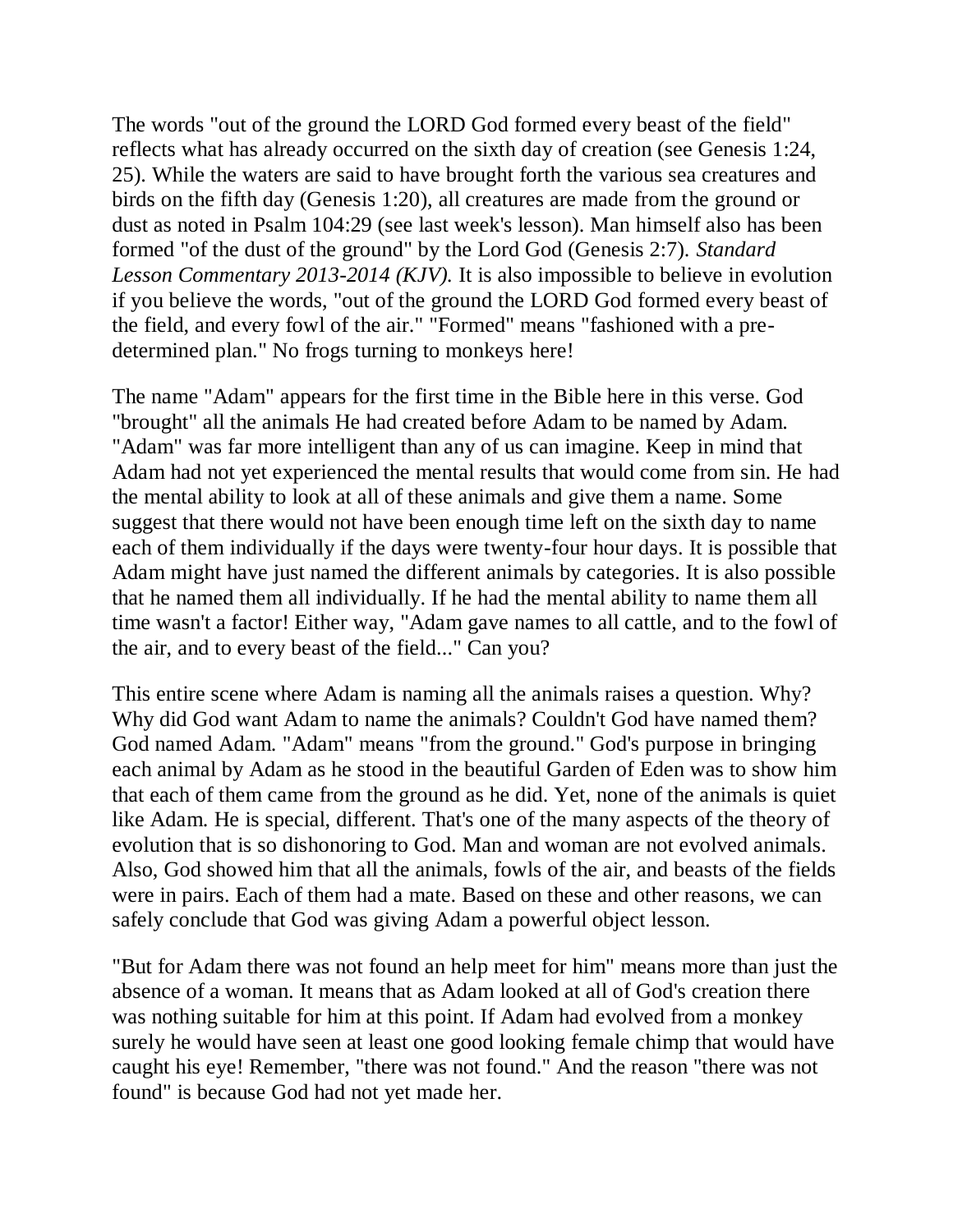You can only find satisfaction and fulfillment in what God creates. The governments and judicial systems of our land is making it possible for men to legally marry men and women to legally marry women. But in those relationships "there will not be found" what God designed in biblical marriage.

## Verse 21-22

"And the Lord God caused a deep sleep to fall upon Adam and he slept: and he took one of his ribs, and closed up the flesh instead thereof; And the rib, which the Lord God had taken from man, made he a woman, and brought her unto the man."

God created "a woman" from the side of Adam as a special, final act in the creative process. Doctor John Phillips said, *"Eve was in the mind of God, before she was in the arms of Adam." One moment there was no woman. The next moment she stood before Adam: fresh from the hand of her Maker.*

*Illustration for the men: Someone suggested that the reason God created man first and the woman second is because God didn't need any advice on how to create!*

*Illustration for the women: Someone suggested that the reason God created woman last was that if He had created her first there wouldn't have been a need to create a man!*

The first surgeon in the Bible is God. The first anesthesiologist (those who put you to sleep) in the Bible is God. While God "took one of his (Adam's) ribs," Adam slept in a "deep sleep" that came upon him by the "cause" of God. This sleep "settled in on Adam" while God operated. God "took one of his ribs" which means God removed some flesh and bone from Adam's side. It is more important here to think of "rib" in terms of flesh and bone rather than just a single bone. And in case you're wondering, man does not have one less "rib" than women. The point is that woman was made with material from the man. When He was finished removing the "rib," God "closed up the flesh."

Woman was taken from man's side. Matthew Henry writes, "She was not made out of his head to rule over him, nor out of his feet to be trampled upon by him, but out of his side to be equal with him, under his arm to be protected, and near his heart to be beloved."

Just like man, woman was created *"in the image of God"* (Genesis 1:27). Woman is not lacking in anything in regard to man in relation to the image of God. The only difference is that God "made" man out of dirt and He made woman out of Adam.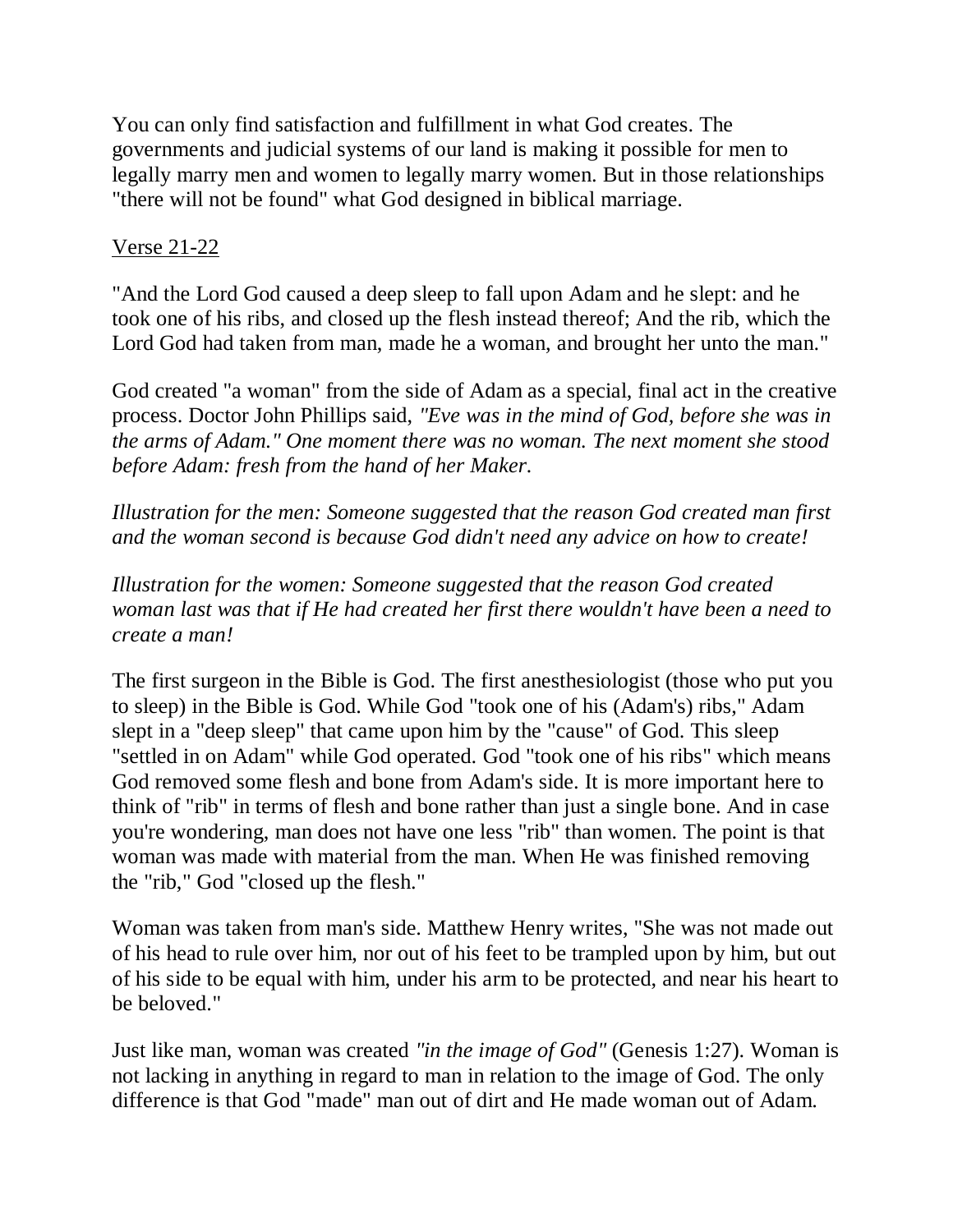"Made" is from a Hebrew word that means "build." It is used throughout the Old Testament in relation to a builder who takes materials such as wood or stone and builds a beautiful building. That's exactly what God did here. He took some materials out of Adam and "made" a woman.

"And brought her unto the man" is powerful! Previous, God had brought all the animals, the fowls, and the beasts of the field one by one before Adam. But now, God brings "her." One preacher said, *"Before there was a marriage vow there must have been a marriage WOW!"* When Adam opened his eyes from the first successful surgery in history he gazed upon the woman God had created especially for him.

# **The Marriage of Man and Woman (Genesis 2:23-25)**

# Verse 23

"And Adam said, This is now bone of my bones, and flesh of my flesh: she shall be called Woman, because she was taken out of Man."

As soon as Adam awakes from the sleep he says, "This is now bone of my bones, and flesh of my flesh." He seems to be saying, "This is what I've been missing." He acknowledges by the use of the words "bone of my bones" and "flesh of my flesh" that the woman has been created for him. Those words also reveal that he is aware of what has happened to him. He knows God has taken something out of him to make someone for him. He clearly sees and individual before him and senses a genuine kinship.

Adam had previously named the animals but now he names God's newest creation, "Woman." He names her "woman" because she was "taken out of Man." The word "Woman" in Hebrew comes from a root word meaning "soft." The name "Woman" carries that meaning. Liberals and feminist hate that but then they usually hate everything God does! Oh what a different world it would be if men would be men and women would be women as God designed.

# Verse 24

"Therefore shall a man leave his father and his mother, and shall cleave unto his wife: and they shall be one flesh."

Who is speaking in this verse? Obviously, Adam can't "leave his father and mother" because he doesn't have one. The Holy Spirit could have inspired Adam to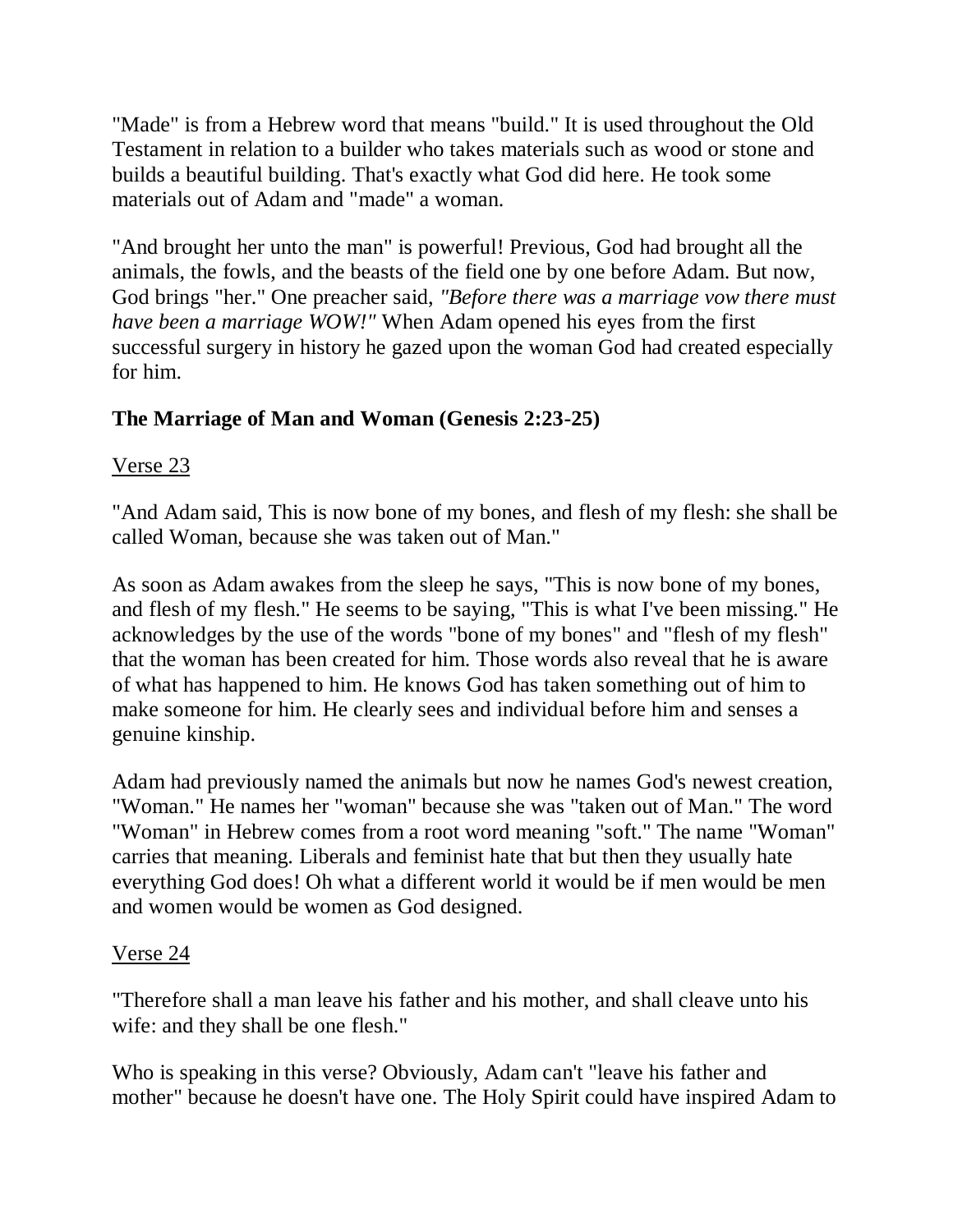say the words of verse 24 or Moses, the human author of the book of Genesis could have spoken. The best interpretation is that God is the speaker here and although He is speaking about the first union between a man and woman He is also speaking about every union between a man and a woman.

Biblical marriage is between a man (male) and a woman (female). This is the biblical basis for what the Bible calls "leaving" and "cleaving." "Leave" means "to depart." "Cleave" means "to stick, join, follow." Jesus repeated the same words in relation to biblical marriage in Matthew 19:5. When a man and a woman are united together in biblical marriage "they shall be one flesh." This establishes the foundation for marriage. It also establishes the foundation for sexual behavior. There's only one acceptable sexual behavior that God recognizes in the human realm. And that is the sexual behavior between a man and a woman who have left father and mother and cleaving to each other and have become "one flesh." That is the only context in which God has ordained and recognized sexual conduct. Heterosexual conduct and activity outside of biblical marriage is fornication and adultery. Homosexual activity is an abomination and sin (Leviticus 18:22; Matthew 19:1-6; Romans 1:26-27; 1 Corinthians 6:9).

## Verse 25

"And they were both naked, the man and his wife, and were not ashamed."

The subject of "nakedness" is introduced at the end of this beautiful story. Adam and Eve were "both naked" and they "were not ashamed." That statement speaks volumes of the virtue and purity of marriage. God has always demanded purity in the relationships between male and females. It is only within the bonds of biblical marriage that sexual desires can be fulfilled without shame.

Adam and Eve knew no "shame" because they were without sin and evil. At this point they didn't know that sexual desire could be used for wicked and evil purposes. They didn't have a twisted and perverted view of sex. "Shame" is produced from the guilt of sin. Once sin enters the picture their "nakedness" will be evident (Genesis 3:7). It is sad today that because of sin there is so much shame and wickedness in regard to the sexual relationship. Sex sells. It sells everything from a cheap pleasure in a dark alley to the morning news. Sex is used to sell automobiles, medicine, and tickets to athletic events. God never designed it to be that way.

The Christian man and woman who are united in biblical marriage may enjoy the beautiful and fulfilling relationship of being "one flesh" (Hebrews 13:4). God gave